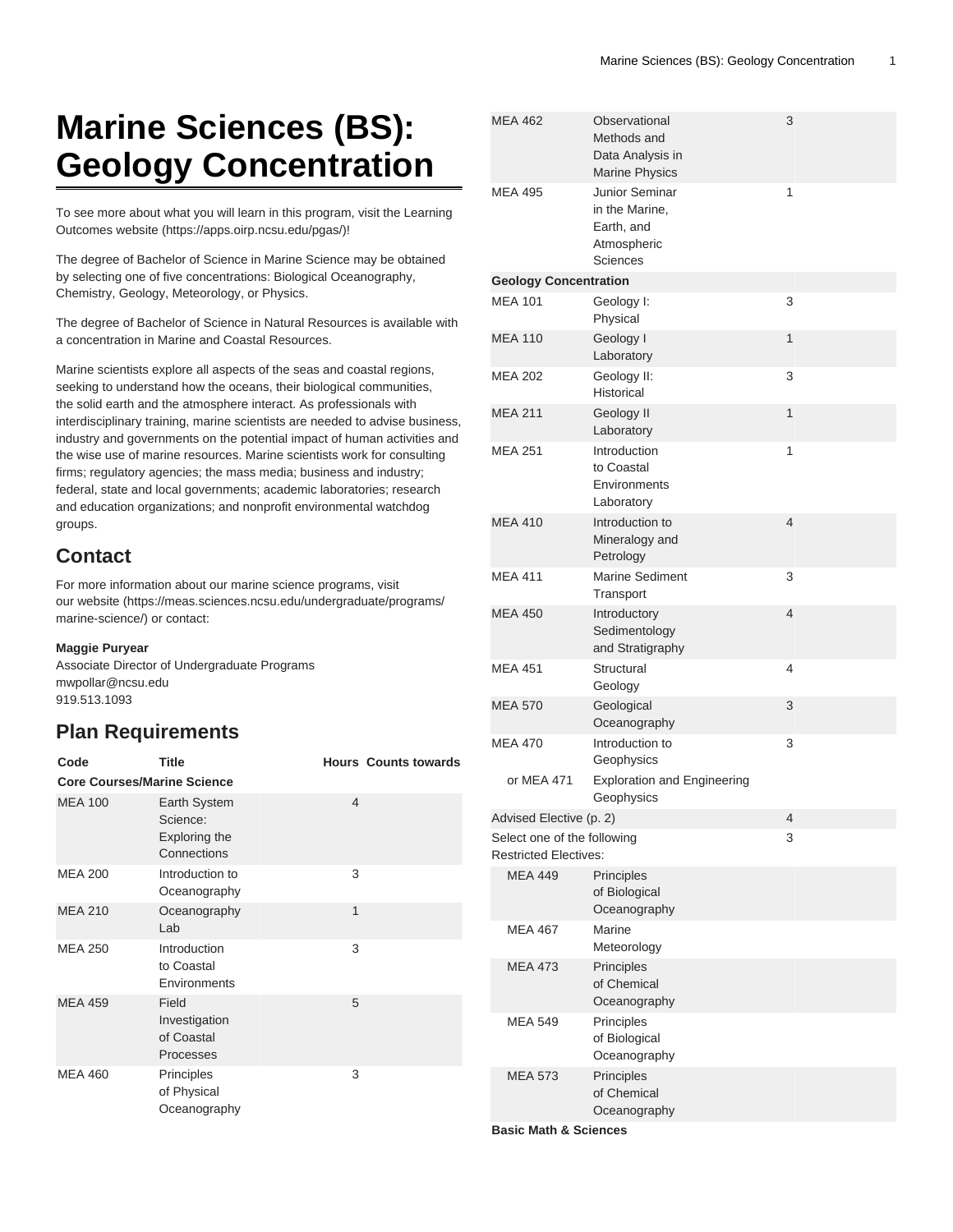<span id="page-1-0"></span>

| CH 101                                                            | Chemistry -<br>A Molecular<br>Science <sup>1</sup>                                                               | 3              | <b>ENG 332</b>                                                   | Communication<br>for Business and<br>Management                                                          |                                                                                                                                        |
|-------------------------------------------------------------------|------------------------------------------------------------------------------------------------------------------|----------------|------------------------------------------------------------------|----------------------------------------------------------------------------------------------------------|----------------------------------------------------------------------------------------------------------------------------------------|
| CH 102                                                            | General<br>Chemistry<br>Laboratory                                                                               | 1              | <b>ENG 333</b>                                                   | Communication<br>for Science and<br>Research                                                             |                                                                                                                                        |
| CH 201                                                            | Chemistry - A<br>Quantitative<br>Science <sup>1</sup>                                                            | 3              | <b>GEP Courses</b><br>GEP Humanities (http://                    | catalog.ncsu.edu/undergraduate/                                                                          | 6                                                                                                                                      |
| CH 202                                                            | Quantitative<br>Chemistry<br>Laboratory                                                                          | 1              | humanities/)<br>GEP Social Sciences (http://                     | gep-category-requirements/gep-                                                                           | 6                                                                                                                                      |
| PY 205<br>& PY 206                                                | Physics for<br>Engineers and<br>Scientists I                                                                     | 4              | social-sciences/)                                                | catalog.ncsu.edu/undergraduate/<br>gep-category-requirements/gep-                                        |                                                                                                                                        |
|                                                                   | and Physics<br>for Engineers<br>and Scientists I<br>Laboratory <sup>1</sup>                                      |                | <b>GEP Health and Exercise</b><br>undergraduate/gep-category-    | Studies (http://catalog.ncsu.edu/<br>requirements/gep-health-exercise-                                   | $\overline{2}$                                                                                                                         |
| PY 208<br>& PY 209                                                | Physics for<br>Engineers and<br>Scientists II<br>and Physics<br>for Engineers<br>and Scientists II<br>Laboratory | 4              | studies/)<br>gep-category-requirements/)<br>and Performing Arts) | GEP Additional Breadth (http://<br>catalog.ncsu.edu/undergraduate/<br>(Humanities/Social Sciences/Visual | 3                                                                                                                                      |
| MA 141                                                            | Calculus I <sup>1</sup>                                                                                          | 4              | GEP U.S. Diversity (http://                                      | catalog.ncsu.edu/undergraduate/                                                                          |                                                                                                                                        |
| MA 241                                                            | Calculus II <sup>1</sup>                                                                                         | 4              |                                                                  | gep-category-requirements/gep-us-                                                                        |                                                                                                                                        |
| MA 242                                                            | Calculus III                                                                                                     | 4              | diversity/) (verify requirement)                                 |                                                                                                          |                                                                                                                                        |
| Statistics Elective (p. 5)                                        |                                                                                                                  | 3              |                                                                  | GEP Global Knowledge (http://                                                                            |                                                                                                                                        |
| Select one of the following<br><b>Computer Science electives:</b> |                                                                                                                  | 3              | gep-category-requirements/<br>gep-global-knowledge/) (verify     | catalog.ncsu.edu/undergraduate/                                                                          |                                                                                                                                        |
| <b>CSC 111</b>                                                    | Introduction<br>to Computing:<br>Python                                                                          |                | requirement)<br>Foreign Language Proficiency                     |                                                                                                          |                                                                                                                                        |
| <b>CSC 112</b>                                                    | Introduction<br>to Computing-<br><b>FORTRAN</b>                                                                  |                | (http://catalog.ncsu.edu/<br>undergraduate/gep-category-         | requirements/foreign-language-<br>proficiency/) (verify requirement)                                     |                                                                                                                                        |
| <b>CSC 113</b>                                                    | Introduction to<br>Computing -<br>MATLAB                                                                         |                | <b>Total Hours</b><br>$\mathbf{1}$                               | A grade of C- or higher is required.                                                                     | 120                                                                                                                                    |
| <b>CSC 116</b>                                                    | Introduction to<br>Computing - Java                                                                              |                | $\overline{2}$                                                   | courses fill this requirement.                                                                           | Students should consult their academic advisors to determine which                                                                     |
| <b>GIS 280</b>                                                    | Introduction to<br>GIS                                                                                           |                | 3                                                                |                                                                                                          | COS 100 is for new freshmen only. Transfer students will need to<br>select a course from the GEP Interdisciplinary Perspectives course |
| PY 251                                                            | Introduction<br>to Scientific<br>Computing                                                                       |                | list.                                                            |                                                                                                          |                                                                                                                                        |
| <b>College Requirements</b>                                       |                                                                                                                  |                | <b>Advised Elective</b>                                          |                                                                                                          |                                                                                                                                        |
| <b>COS 100</b>                                                    | Science of<br>Change <sup>3</sup>                                                                                | $\overline{2}$ | Code<br><b>AEC 360</b>                                           | <b>Title</b><br>Ecology                                                                                  | <b>Hours Counts towards</b><br>4                                                                                                       |
| <b>ENG 101</b>                                                    | Academic Writing<br>and Research <sup>1</sup>                                                                    | 4              | <b>AEC 380</b>                                                   | Water<br>Resources:<br>Global Issues in                                                                  | 3                                                                                                                                      |
| Select one of the following<br>Advanced Writing courses:          |                                                                                                                  | 3              |                                                                  | Ecology, Policy,<br>Management,                                                                          |                                                                                                                                        |
| <b>ENG 331</b>                                                    | Communication<br>for Engineering<br>and Technology                                                               |                | <b>AEC 400</b>                                                   | and Advocacy<br><b>Applied Ecology</b>                                                                   | 3                                                                                                                                      |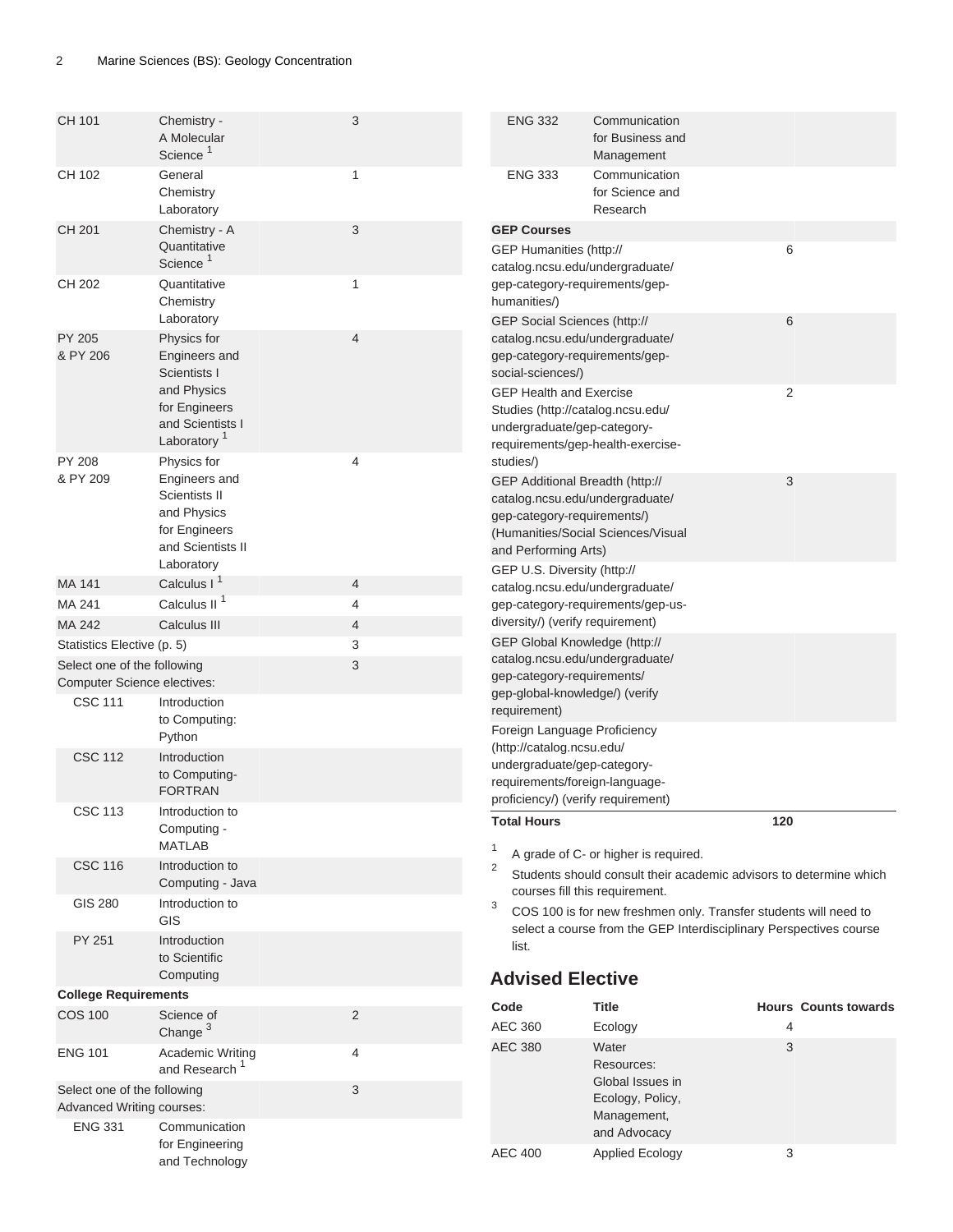| <b>AEC 419</b> | Freshwater<br>Ecology                                         | 4              |
|----------------|---------------------------------------------------------------|----------------|
| <b>AEC 420</b> | Introduction to<br><b>Fisheries Science</b>                   | 3              |
| <b>AEC 423</b> | Introduction<br>to Fisheries<br><b>Sciences</b><br>Laboratory | 1              |
| <b>AEC 424</b> | <b>Marine Fisheries</b><br>Ecology                            | 3              |
| <b>AEC 441</b> | <b>Biology of Fishes</b>                                      | 3              |
| <b>AEC 442</b> | <b>Biology of Fishes</b><br>Laboratory                        | 1              |
| <b>AEC 460</b> | <b>Field Ecology</b><br>and Methods                           | $\overline{4}$ |
| <b>ANS 330</b> | Laboratory<br><b>Animal Science</b>                           | 3              |
| <b>ANS 415</b> | Comparative<br>Nutrition                                      | 3              |
| ANS 454/554    | Lactation, Milk<br>and Nutrition                              | 3              |
| <b>ANT 371</b> | <b>Human Variation</b>                                        | 3              |
| <b>BCH 351</b> | General<br>Biochemistry                                       |                |
| <b>BCH 452</b> | Introductory<br>Biochemistry<br>Laboratory                    |                |
| BCH 453/553    | Biochemistry of<br>Gene Expression                            |                |
| <b>BCH 454</b> | Advanced<br>Biochemistry<br>Laboratory                        |                |
| BCH 455/555    | Proteins and<br>Molecular<br>Mechanisms                       |                |
| <b>BIO 315</b> | General<br>Parasitology                                       |                |
| <b>BIO 330</b> | Evolutionary<br>Biology                                       |                |
| <b>BIO 361</b> | Developmental<br>Biology                                      |                |
| <b>BIO 370</b> | Developmental<br>Anatomy of the<br>Vertebrates                |                |
| <b>BIO 405</b> | Functional<br>Histology                                       |                |
| <b>BIO 414</b> | Cell Biology                                                  |                |
| <b>BIO 424</b> | Endocrinology                                                 |                |
| <b>BIO 432</b> | Evolutionary<br>Medicine                                      |                |
| <b>BIO 434</b> | Hormones and<br>Behavior                                      |                |
| <b>BIO 440</b> | The Human<br>Animal: An<br>Evolutionary<br>Perspective        |                |

| <b>BIO 444</b> | The Biology of<br>Love and Sex                               |   |
|----------------|--------------------------------------------------------------|---|
| BIO 488/588    | Neurobiology                                                 |   |
| <b>BIT 410</b> | Manipulation of<br>Recombinant<br><b>DNA</b>                 |   |
| <b>BIT 462</b> | Gene Expression<br>Analysis:<br>Microarrays                  |   |
| BIT 462/562    | Gene Expression<br>Analysis:<br>Microarrays                  |   |
| <b>BIT 464</b> | Protein<br>Purification                                      |   |
| <b>BIT 465</b> | <b>Real-time PCR</b><br>Techniques                           |   |
| <b>BIT 466</b> | <b>Animal Cell</b><br>Culture<br>Techniques                  |   |
| <b>BIT 467</b> | PCR and DNA<br>Fingerprinting                                |   |
| <b>BIT 468</b> | Genome<br>Mapping                                            |   |
| <b>BIT 471</b> | RNA Interference<br>and Model<br>Organisms                   |   |
| <b>BIT 473</b> | Protein<br>Interactions                                      |   |
| BIT 474/574    | <b>Plant Genetic</b><br>Engineering                          |   |
| <b>BIT 476</b> | Applied<br><b>Bioinformatics</b>                             |   |
| <b>BIT 481</b> | <b>Plant Tissue</b><br>Culture and<br>Transformation         |   |
| <b>BSC 478</b> | Research<br><b>Fundamentals</b><br>in Biological<br>Sciences | 3 |
| <b>COM 436</b> | Environmental<br>Communication                               | 3 |
| CS 430         | Advanced<br>Agroecology                                      | 4 |
| <b>ENT 305</b> | Introduction<br>to Forensic<br>Entomology                    | 3 |
| <b>ENT 402</b> | Forest<br>Entomology                                         | 3 |
| <b>ENT 425</b> | General<br>Entomology                                        | 3 |
| <b>ES 300</b>  | Energy and<br>Environment                                    | 3 |
| <b>ES 400</b>  | Analysis of<br>Environmental<br><b>Issues</b>                | 3 |
| <b>FOR 402</b> | Forest<br>Entomology                                         | 3 |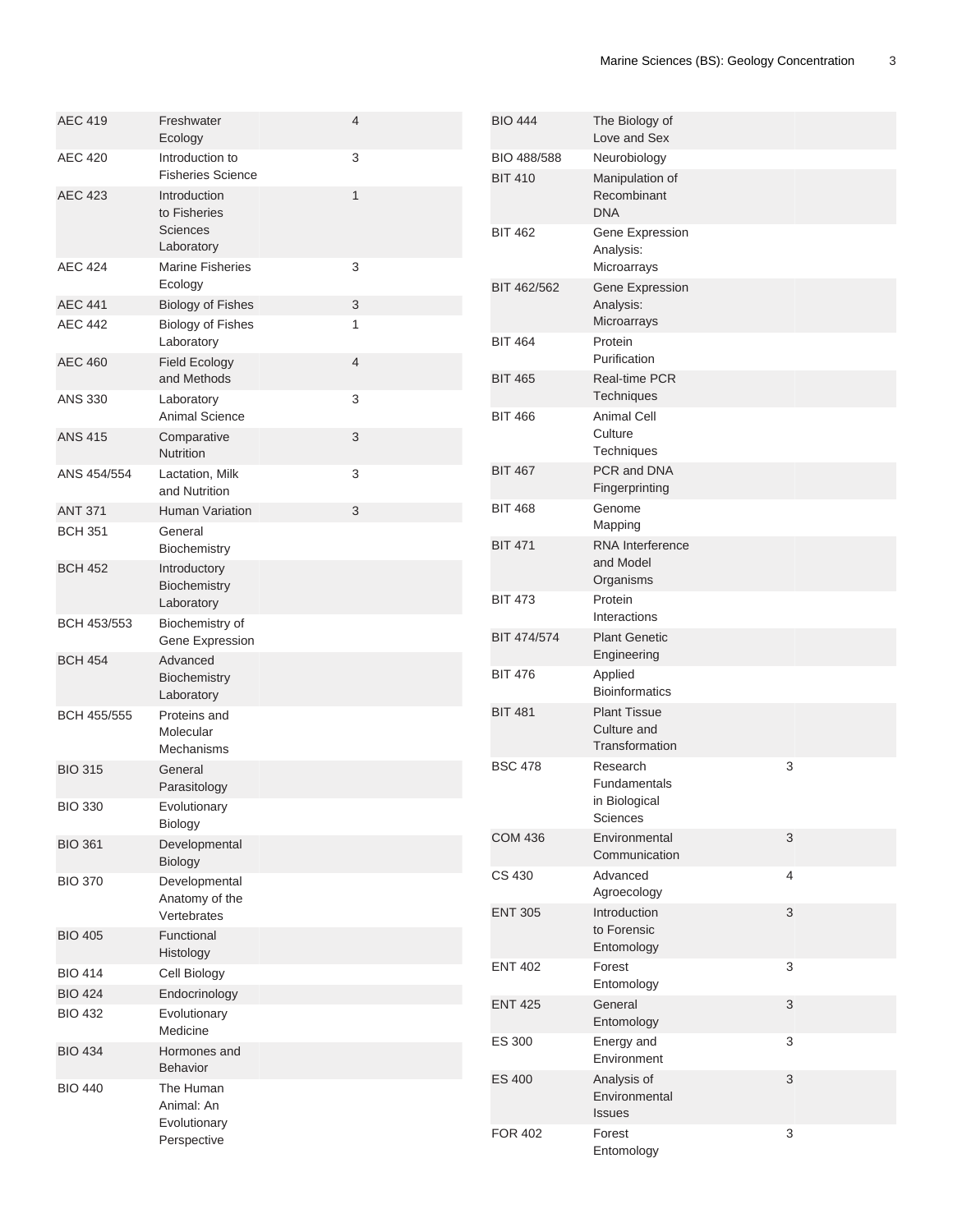| <b>FS 301</b>  | Introduction to<br><b>Human Nutrition</b>         | 3            | MB 405/505     | Food<br>Microbiology                                           |
|----------------|---------------------------------------------------|--------------|----------------|----------------------------------------------------------------|
| FS 401/501     | Advanced<br>Nutrition and                         | 3            | MB 406/506     | Food<br>Microbiology Lab                                       |
| FS 405/505     | Metabolism<br>Food                                | 3            | MB 411         | Medical<br>Microbiology                                        |
| FS 406/506     | Microbiology<br>Food<br>Microbiology Lab          | $\mathbf{1}$ | MB 412         | Medical<br>Microbiology<br>Laboratory                          |
| FW 444/544     | Mammalogy                                         |              | MB 414         | Microbial                                                      |
| FW 465/565     | African Ecology<br>and Conservation               |              |                | Metabolic<br>Regulation                                        |
| <b>GN 301</b>  | Genetics in<br>Human Affairs                      |              | MB 420/520     | Fundamentals<br>of Microbial Cell<br><b>Biotransformations</b> |
| GN 311         | Principles of<br>Genetics                         |              | MB 435/535     | <b>Bacterial</b><br>Pathogenesis                               |
| <b>GN 312</b>  | Elementary<br>Genetics                            |              | MB 441         | Immunology                                                     |
| GN 421/521     | Laboratory<br>Molecular                           |              | MB 451         | Microbial<br><b>Diversity</b>                                  |
| <b>GN 423</b>  | Genetics<br>Population,                           |              | MB 452         | Microbial<br>Diversity Lab                                     |
|                | Quantitative and<br>Evolutionary                  |              | MB 455         | Microbial<br>Biotechnology                                     |
|                | Genetics                                          |              | MB 461         | Molecular                                                      |
| <b>GN 425</b>  | Advanced<br>Genetics                              |              | <b>MB 470</b>  | Virology<br>Emerging and                                       |
|                | Laboratory                                        |              |                | Re-emerging                                                    |
| <b>GN 427</b>  | Introductory<br><b>Bioinformatics</b>             |              |                | Infectious<br><b>Diseases</b>                                  |
| <b>GN 434</b>  | Genes and<br>Development                          |              | <b>MEA 300</b> | Environmental<br>Geology                                       |
| GN 441/541     | Human and<br>Biomedical<br>Genetics               |              | <b>MEA 369</b> | Life on Earth:<br>Principles of<br>Paleontology                |
| GN 451         | Genome Science                                    |              | NR 303         | Humans and the                                                 |
| <b>GN 456</b>  | Epigenetics,                                      |              |                | Environment                                                    |
|                | Development,<br>and Disease                       |              | <b>NR 406</b>  | Conservation<br>of Biological<br><b>Diversity</b>              |
| GN 461         | Advanced<br><b>Bioinformatics</b>                 |              | <b>NTR 301</b> | Introduction to                                                |
| <b>IDS 303</b> | Humans and the<br>Environment                     |              | NTR 401/501    | Human Nutrition<br>Advanced                                    |
| MA 331         | <b>Differential</b><br>Equations for the          |              |                | Nutrition and<br>Metabolism                                    |
|                | Life Sciences                                     |              | NTR 410/510    | Maternal and<br><b>Infant Nutrition</b>                        |
| MA 432         | Mathematical<br>Models in Life<br><b>Sciences</b> |              | NTR 415/515    | Comparative<br>Nutrition                                       |
| MB 351         | General<br>Microbiology                           |              | <b>NTR 419</b> | Human Nutrition<br>and Chronic                                 |
| MB 352         | General                                           |              |                | <b>Disease</b>                                                 |
|                | Microbiology<br>Laboratory                        |              | NTR 421/521    | Life Cycle<br>Nutrition                                        |
| MB 354         | Inquiry-Guided<br>Microbiology Lab                |              | <b>NTR 454</b> | Lactation, Milk<br>and Nutrition                               |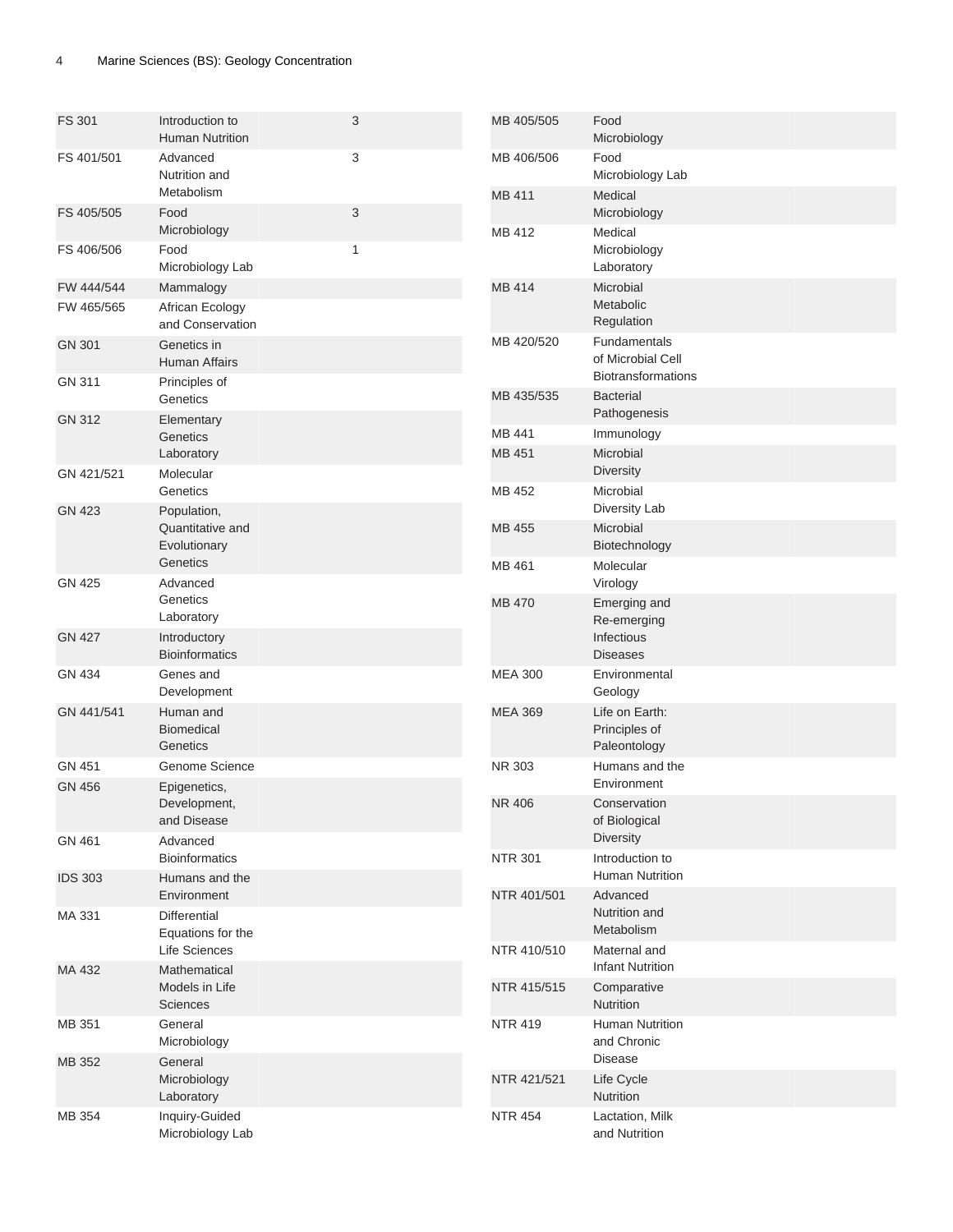| PB 321         | Introduction to<br><b>Whole Plant</b><br>Physiology  |
|----------------|------------------------------------------------------|
| PB 360         | Ecology                                              |
| PB 403/503     | Systematic<br>Botany                                 |
| PB 421         | Plant Physiology                                     |
| PB 480/580     | Introduction<br>to Plant<br>Biotechnology            |
| PB 481         | <b>Plant Tissue</b><br>Culture and<br>Transformation |
| PO 404/404     | Avian Anatomy<br>and Physiology                      |
| PO 415/515     | Comparative<br><b>Nutrition</b>                      |
| PO 466/566     | <b>Animal Cell</b><br>Culture<br><b>Techniques</b>   |
| PP 315         | $\overline{4}$<br>Principles of<br>Plant Pathology   |
| <b>SSC 332</b> | Environmental<br>Soil Microbiology                   |
| TOX 401/501    | Principles of<br>Toxicology                          |
| <b>TOX 415</b> | Environmental<br>Toxicology and<br>Chemistry         |
| ZO 317         | Primate Ecology<br>and Evolution                     |
| ZO 333         | <b>Captive Animal</b><br><b>Biology</b>              |
| ZO 350         | Animal<br>Phylogeny and<br>Diversity                 |
| ZO 402         | Invertebrate<br>Biology                              |
| ZO 410         | Introduction to<br>Animal Behavior                   |

### <span id="page-4-0"></span>**Statistics Electives**

| Code           | Title                                                        |   | <b>Hours Counts towards</b> |
|----------------|--------------------------------------------------------------|---|-----------------------------|
| <b>BUS 350</b> | Economics<br>and Business<br><b>Statistics</b>               | 3 |                             |
| EC 351         | Econometrics I                                               | 3 |                             |
| ST 305         | Statistical<br><b>Methods</b>                                | 4 |                             |
| ST 307         | Introduction<br>to Statistical<br>Programming-<br><b>SAS</b> | 1 |                             |
| ST 308         | Introduction<br>to Statistical<br>Programming - R            | 1 |                             |

| ST 311        | Introduction to<br><b>Statistics</b>                          | 3 |
|---------------|---------------------------------------------------------------|---|
| ST 312        | Introduction to<br>Statistics II                              | 3 |
| <b>ST 350</b> | Economics<br>and Business<br><b>Statistics</b>                | 3 |
| ST 370        | Probability and<br>Statistics for<br>Engineers                | 3 |
| ST 371        | Introduction<br>to Probability<br>and Distribution<br>Theory  | 3 |
| ST 372        | Introduction<br>to Statistical<br>Inference and<br>Regression | 3 |
| ST 380        | Probability and<br>Statistics for<br>the Physical<br>Sciences | 3 |

## **Semester Sequence**

Critical Path Courses – Identify using the code (CP) which courses are considered critical path courses which represent specific major requirements that are predictive of student success in a given program/ plan. Place the (CP) next to the credit hours for the course.

This is a sample.

| <b>First Year</b>      |                                                                 |                |
|------------------------|-----------------------------------------------------------------|----------------|
| <b>Fall Semester</b>   |                                                                 | <b>Hours</b>   |
| <b>COS 100</b>         | Science of Change                                               | 2              |
| MA 141                 | Calculus I (CP) <sup>1</sup>                                    | $\overline{4}$ |
| <b>MEA 100</b>         | Earth System Science: Exploring the<br>Connections <sup>2</sup> | 4              |
| <b>MEA 101</b>         | Geology I: Physical (CP) <sup>2</sup>                           | 3              |
| <b>MEA 110</b>         | Geology I Laboratory (CP) <sup>2</sup>                          | 1              |
|                        | <b>Hours</b>                                                    | 14             |
| <b>Spring Semester</b> |                                                                 |                |
| CH 101                 | Chemistry - A Molecular Science (CP) <sup>1</sup>               | 3              |
| CH 102                 | General Chemistry Laboratory <sup>3</sup>                       | $\mathbf{1}$   |
| <b>ENG 101</b>         | Academic Writing and Research <sup>1</sup>                      | 4              |
| MA 241                 | Calculus II <sup>1</sup>                                        | $\overline{4}$ |
| <b>MEA 202</b>         | Geology II: Historical <sup>2</sup>                             | 3              |
| <b>MEA 211</b>         | Geology II Laboratory <sup>2</sup>                              | $\overline{1}$ |
|                        | <b>Hours</b>                                                    | 16             |
| <b>Second Year</b>     |                                                                 |                |
| <b>Fall Semester</b>   |                                                                 |                |
| CH 201                 | Chemistry - A Quantitative Science <sup>1</sup>                 | 3              |
| CH 202                 | Quantitative Chemistry Laboratory <sup>3</sup>                  | 1              |
| MA 242                 | Calculus III <sup>3</sup>                                       | $\overline{4}$ |
| <b>MEA 200</b>         | Introduction to Oceanography (CP) <sup>2</sup>                  | 3              |
| <b>MEA 210</b>         | Oceanography Lab <sup>2</sup>                                   | $\mathbf{1}$   |
|                        |                                                                 |                |